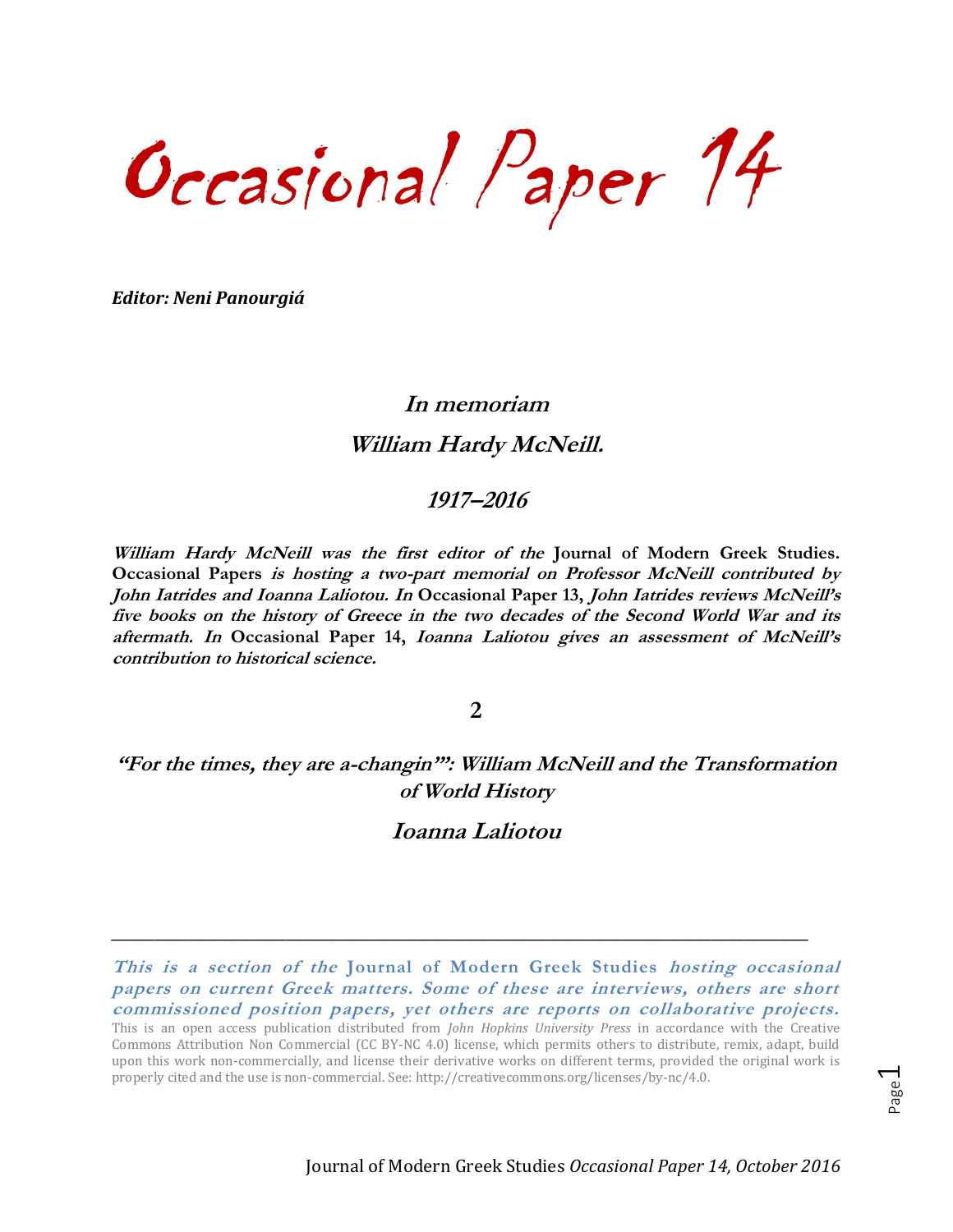Ioanna Laliotou is Associate Professor in Contemporary History at the Department of History, Archaeology, and Social Anthropology, University of Thessaly in Greece. She is author of *Transatlantic Subjects. Acts of Migration and Cultures of Transnationalism between Greece and America* (Chicago: Chicago University Press, 2004) and coeditor of the collective book *Women Migrants between the East and the West: Gender, Mobility and Belonging in Contemporary Europe* (London: Berghan, 2007). Laliotou is also member of the editorial committee of the journal *Historein*. Her research interests include cultural history, subjectivity, mobility, transnationalism, and visions of future and utopia in contemporary society. Her new book *The Future in History: How the Twentieth Century Imagined the Future* is forthcoming in 2016 (Αthens: EKT)

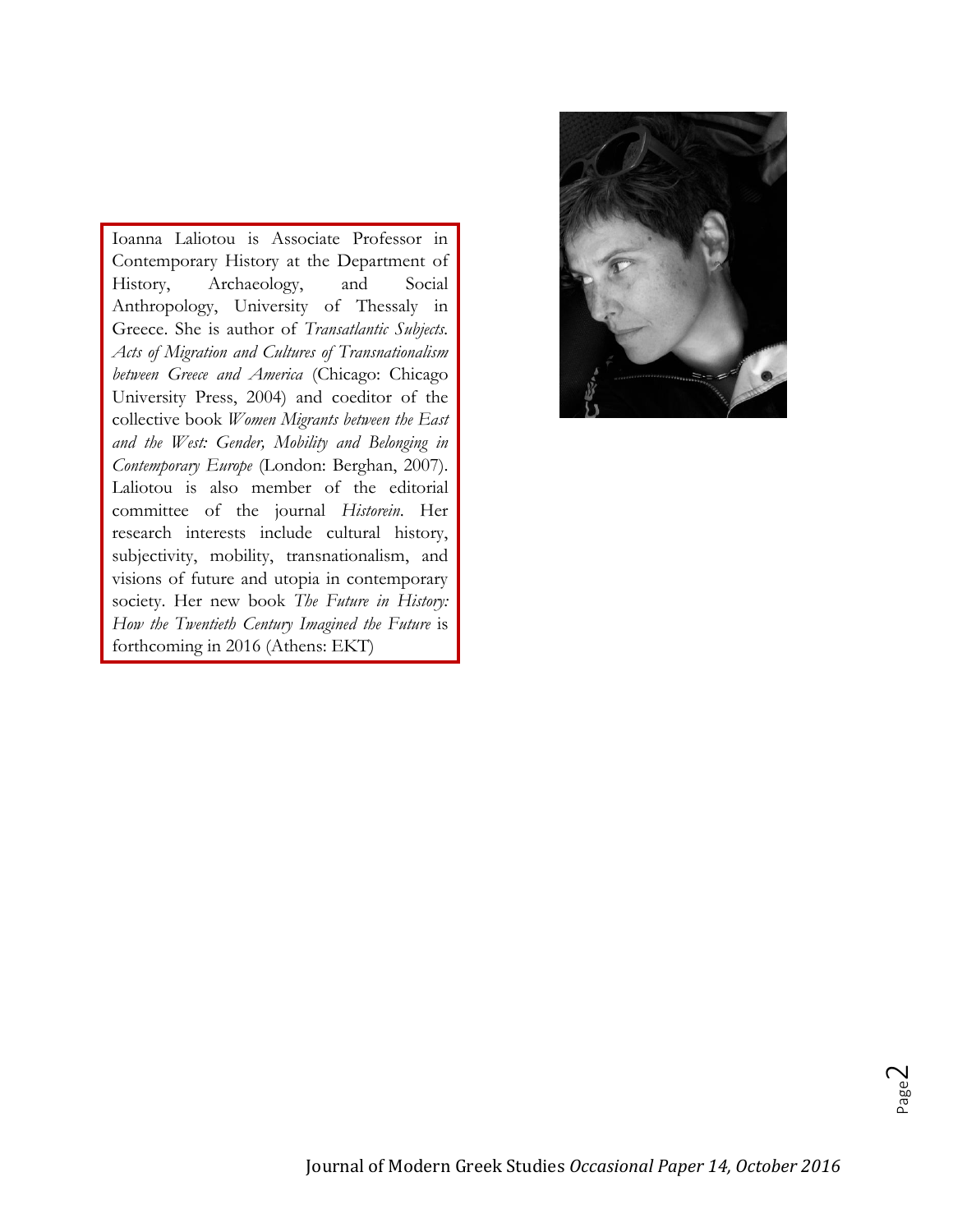\* \* \* \* \*

William Hardy McNeill died recently at the age of 98. His intellectual legacy covers an extraordinary scope of historical inquiry in the field of world history. Author and editor of more than twenty books, his work paved the way for major historiographical shifts that reshaped the ways in which we currently conceive global and world history.

His opus *The Rise of the West: A History of the Human Community* (1963) is rightly considered a milestone in the historiographical trajectory of world history during the second half of the twentieth century. This book was written against the grain of the dominant historiographical narrative at the time that had been articulated by Oswald Spengler's *The Decline of the West* (1918–1923) and Arnold Toynbee's *A Study of History* (1934–1961). McNeill opposed the idea that civilizations constitute concrete and airtight units that develop in relative isolation from one another and nurture their own idiosyncratic strengths and weaknesses. To counter-argue this position he explosively enlarged the scope of his investigation both temporally as well as geographically, and he positioned the rise of Western hegemony within the context of a wide range of interactions and influences on a global scale. The rise of the West was thus historicized and attributed not so much to the intrinsic characteristics of Western culture and civilization as to the interactions between Western and nonwestern conglomerations of power.

Almost three decades later, McNeill reflected on the historiographical implications of his approach in his article "The changing shape of world history," published in the journal *History and Theory* (McNeill 1995). In this article, he argued that nineteenth century historiography presented world history as a series of national histories victoriously advancing towards freedom. In his terms, this liberal conceptualization of world history constituted a Eurocentric narrative grounded on specifically Western definitions of freedom. As he put it,

This liberal, progressive view of world history (as well as the inside-out inversion thereof) was a naïve secularization of the Christian epochs. Freedom replaced God as the governing, supernal actor; and privileged free peoples played the terrestrial role assigned to faithful Christians in the divine drama of salvation. In so far as the professional pursuit of history finds its meaning in this scheme (or in its inversion) we clearly remain bounded by the Christian inheritance, however faint it has become contemporary consciousness. (12)

McNeill also argued that World War I constituted a deep anomaly in this narrative of progress towards freedom. The sheer brutality of this war could not easily be assimilated within an optimistic vision of Western history as a triumph of continuous and unimpeded march towards progress. McNeill explained Spengler's and Toynbee's return to the idea of circular historicity as an attempt to conceptually manage the anomaly of World War I. McNeill understood circular historicity as a device employed by historians in order to explain cycles of birth, rise, and decline. His own approach diverted from this conceptual framework. He refuted the framework's fundamental assumption, when he argued that civilizations and cultures did not develop in a vacuum, but in relation with others. Thus, rise and decline should be attributed to changes and transformations of the broader historical context defined by exchanges and contacts.

World system theory became greatly influential in the social sciences and the humanities during the second part of the twentieth century. A great number of historians—despite the diversity of their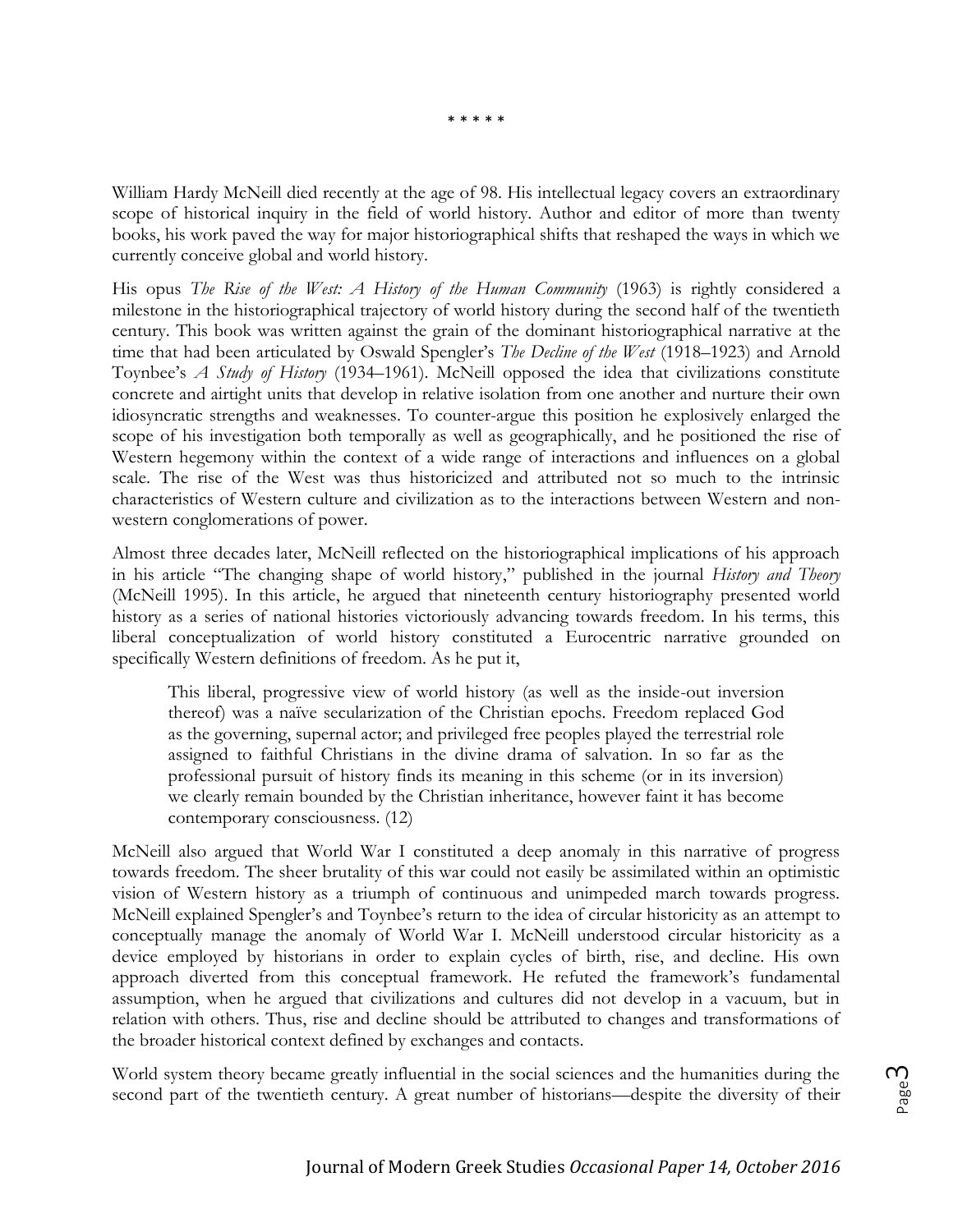perspectives—shared the impact of world system vision on historical change and politics. According to this framework the world was conceived as a constellation of zones of interaction. Historians turned their attention to influences, exchanges, sites of contact, and communication. Communities, geo-cultural formations, and political institutions that were previously thought of as isolated and independent were now revisited from the perspective of commerce, mobility, transfer of technology and knowledge, cultural and literary exchanges, biological fusion, and environmental interdependency.

The gradual intensification of contact and exchange between remote areas of the planet became of shared interest for world history scholars. In the conclusion of his reflective article, McNeill extended his historiographical interest and addressed an even broader question that concerned the deeper cultural transformations of his own times when he wondered in the same article,

How to reconcile membership in vivacious primary communities with imperatives of an emerging cosmopolitanism in, perhaps, the most urgent issue of our time. . . . how firm adhesion to primary communities can be reconciled with participation in global economic and political processes is yet to be discovered. . . . I suspect that human affairs are trembling on the verge of far-reaching transformation. . . . [W]hat sort of communities may prove successful in accommodating their member to global communications, worldwide exchanges and all the other conditions of contemporary (and future) human life remains to be seen. (25)

McNeill's questions marked the emergence of a new form of global history in the mid-1990s, as historians were eventually forced by history itself to revisit the past in global and planetary terms. As two other important historians of the time, Charles Geyer and Michael Bright, were arguing in their own article "World History in a Global Age," published the same year in the journal *American Historical Review*, "a naturalized 'imperial' feel for 'the world' had replaced world history" (Geyer and Bright 1995: 1035), and historians were now impelled to work in order to de-naturalize hegemonic worldliness that had become dominant in Western historiography.

Indeed, up until the 1970s, there were very few critical historiographical approaches that attempted to undermine this naturalized imperial feel for the world. On the contrary, professional historians had integrated this type of vision and incorporated it in comfortably Eurocentric historiographical frameworks. It is not a coincidence that in their aforementioned article Geyer and Bright paid tribute to Edward Said's *Orientalism* (1978) as a milestone in a long intellectual endeavor to introduce to the humanities frameworks critical of eurocentrism. A new historical context was emerging, defined by postcolonial forms and practices of globalization: the decolonization of large areas of the planet, the intensification of human mobility from the former colonies to the former metropolises, the postcolonial readjustments of capitalism, and so on. The impact of these developments on institutions of higher education and research was inevitable. Despite Western historiography's fierce resistance to the critique of Eurocentrism, the latter gradually eroded Eurocentric historical frameworks and delegitimized some of the traditional foundations of European history and history of the West. Historians gradually engaged with the study of globalization, while historiographical interest shifted away from the idea of European progress and towards the exploration of the multiple ways in which Europe and Europeans were implicated in wider historical transformations defined by unequal practices of exchange and interaction (Spivak 1988; Young 1990; Chakrabarty 2007).